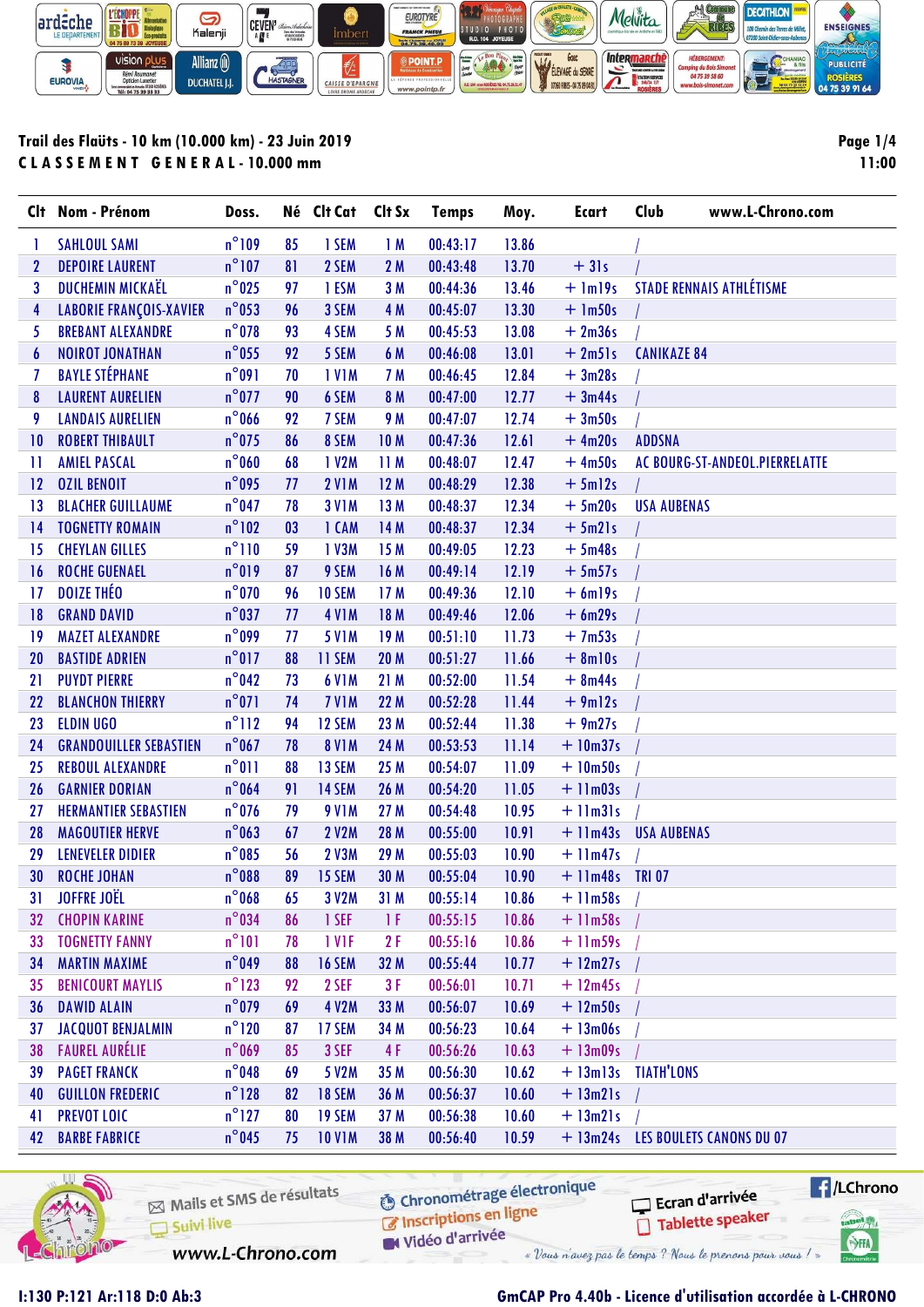

## Trail des Flaüts - 10 km (10.000 km) - 23 Juin 2019 CLASSEMENT GENERAL-10.000 mm

Page 2/4 11:00

|    | Clt Nom - Prénom                      | Doss.           |              | Né Clt Cat Clt Sx  |      | <b>Temps</b> | Moy.  | <b>Ecart</b>   | Club       | www.L-Chrono.com |
|----|---------------------------------------|-----------------|--------------|--------------------|------|--------------|-------|----------------|------------|------------------|
| 43 | <b>MAUCELI LAURENT</b>                | $n^{\circ}$ 114 | 73           | <b>11 V1M</b>      | 39 M | 00:57:20     | 10.47 | $+14m04s$      |            |                  |
| 44 | <b>HELLE RÉMI</b>                     | $n^{\circ}092$  | 85           | <b>20 SEM</b>      | 40 M | 00:57:30     | 10.44 | $+$ 14m14s     |            |                  |
| 45 | <b>GRANGE PHILIPPE</b>                | $n^{\circ}$ 073 | 62           | 6 V2M              | 41 M | 00:59:02     | 10.17 | $+ 15m45s$ RCC |            |                  |
| 46 | <b>THOMAS EMMANUEL</b>                | $n^{\circ}083$  | 68           | <b>7 V2M</b>       | 42 M | 00:59:15     | 10.13 | $+15m58s$      |            |                  |
| 47 | <b>ANDREO ERIC</b>                    | $n^{\circ}$ 098 | 67           | 8 V2M              | 43 M | 00:59:34     | 10.07 | $+16m18s$      |            |                  |
| 48 | <b>CHABANIS DOMINIQUE</b>             | $n^{\circ}030$  | 73           | <b>12 V1M</b>      | 44 M | 00:59:40     | 10.06 | $+ 16m24s$     |            |                  |
| 49 | <b>SERAIDARIAN ROBIN</b>              | $n^{\circ}$ 022 | 99           | 2 ESM              | 45 M | 01:00:02     | 10.00 | $+ 16m45s$     |            |                  |
| 50 | <b>GIROT SÉBASTIEN</b>                | $n^{\circ}$ 062 | 71           | <b>13 V1M</b>      | 46 M | 01:00:15     | 9.96  | $+16m58s$      |            |                  |
| 51 | <b>AUDEGOND NICOLAS</b>               | $n^{\circ}$ 090 | 83           | 21 SEM             | 47 M | 01:00:27     | 9.93  | $+17$ mlls     |            |                  |
| 52 | <b>BLANC XAVIER</b>                   | $n^{\circ}$ 122 | 90           | 22 SEM             | 48 M | 01:01:01     | 9.83  | $+17m44s$      |            |                  |
| 53 | <b>MARTINEZ JULIEN</b>                | $n^{\circ}$ 097 | 89           | 23 SEM             | 49 M | 01:01:17     | 9.79  | $+ 18m01s$     |            |                  |
| 54 | <b>ISSARTEL MARILYNE</b>              | $n^{\circ}116$  | 76           | <b>2 V1F</b>       | 5 F  | 01:01:20     | 9.78  | $+ 18m04s$     |            |                  |
| 55 | <b>DEMOLY IZABELA</b>                 | $n^{\circ}$ 040 | 82           | 4 SEF              | 6 F  | 01:01:23     | 9.78  | $+ 18m06s$     |            |                  |
| 56 | <b>MEY ALEXANDRE</b>                  | $n^{\circ}119$  | 73           | <b>14 V1M</b>      | 50 M | 01:01:42     | 9.73  | $+ 18m25s$     |            |                  |
| 57 | <b>GERUM TOMMY</b>                    | $n^{\circ}081$  | $\mathbf{0}$ | 1 JUM              | 51 M | 01:02:17     | 9.63  | $+ 19m01s$     |            |                  |
| 58 | PICCA LOU ANNE                        | $n^{\circ}$ 057 | 98           | 1 ESF              | 7F   | 01:02:22     | 9.62  | $+19m05s$      |            |                  |
| 59 | <b>FOSSEY GERALD</b>                  | $n^{\circ}$ 111 | 58           | 3 V3M              | 52 M | 01:02:49     | 9.55  | $+19m32s$      |            |                  |
| 60 | <b>DURIEU CEDRIC</b>                  | $n^{\circ}084$  | 82           | 24 SEM             | 53 M | 01:03:09     | 9.50  | $+19m53s$      |            |                  |
| 61 | <b>ABENOZA ELODIE</b>                 | $n^{\circ}$ 125 | 84           | 5 SEF              | 8F   | 01:03:10     | 9.50  | $+19m54s$      | RCC        |                  |
| 62 | <b>ROBERT CLAUDINE</b>                | $n^{\circ}$ 058 | 63           | 1 V <sub>2F</sub>  | 9F   | 01:03:35     | 9.44  | $+20$ ml8s     |            |                  |
| 63 | <b>RIQUE OLIVIER</b>                  | $n^{\circ}051$  | 74           | <b>15 V1M</b>      | 54 M | 01:03:49     | 9.40  | $+20m33s$      |            |                  |
| 64 | <b>PLAN BENJAMIN</b>                  | $n^{\circ}$ 093 | 82           | 25 SEM             | 55 M | 01:03:52     | 9.40  | $+20m35s$      |            |                  |
| 65 | <b>RAMIO LAURENT</b>                  | $n^{\circ}$ 005 | 78           | <b>16 V1M</b>      | 56 M | 01:04:14     | 9.34  | $+20m58s$      | <b>RCC</b> |                  |
| 66 | <b>GIANNITRAPANI CHRISTOPHE n°003</b> |                 | 74           | <b>17 V1M</b>      | 57 M | 01:04:14     | 9.34  | $+20m58s$      | <b>RCC</b> |                  |
| 67 | <b>VEOL CHRISTOPHE</b>                | $n^{\circ}118$  | 77           | <b>18 V1M</b>      | 58 M | 01:05:02     | 9.23  | $+21m45s$      |            |                  |
| 68 | <b><i>ANDRE FRANCOIS</i></b>          | $n^{\circ}$ 043 | 62           | 9 V2M              | 59 M | 01:05:11     | 9.21  | $+21m54s$      |            |                  |
| 69 | <b>ROUBY DENIS</b>                    | $n^{\circ}100$  | 61           | <b>10 V2M</b>      | 60 M | 01:05:17     | 9.19  | $+22m00s$      |            |                  |
| 70 | <b>RIFFARD BRUNO</b>                  | $n^{\circ}$ 129 | 60           | <b>11 V2M</b>      | 61 M | 01:06:32     | 9.02  | $+23m15s$      |            |                  |
| 71 | <b>BALDO BERTHOLON LINDA</b>          | $n^{\circ}$ 046 | 79           | 3 VIF              | 10F  | 01:06:45     | 8.99  | $+23m28s$      |            |                  |
| 72 | LE MEUR CAROLE                        | $n^{\circ}016$  | 71           | 4 VIF              | 11 F | 01:06:46     | 8.99  | $+23m29s$      |            |                  |
| 73 | <b>MALCLES THEO</b>                   | $n^{\circ}$ 072 | 93           | <b>26 SEM</b>      | 62 M | 01:06:46     | 8.99  | $+23m30s$      |            |                  |
| 74 | <b>BAYLE-WERBROUCK LIES</b>           | $n^{\circ}$ 038 | 75           | <b>5 V1F</b>       | 12F  | 01:06:52     | 8.97  | $+23m36s$      |            |                  |
| 75 | <b>DULAC MAGALI</b>                   | $n^{\circ}$ 056 | 82           | 6 SEF              | 13F  | 01:07:05     | 8.95  | $+23m48s$      |            |                  |
| 76 | <b>GAS FLORENCE</b>                   | $n^{\circ}089$  | 67           | 2 V2F              | 14F  | 01:07:16     | 8.92  | $+23m59s$      |            |                  |
| 77 | <b>ZANETTI JEAN-CLAUDE</b>            | $n^{\circ}041$  | 63           | <b>12 V2M</b>      | 63 M | 01:08:02     | 8.82  | $+24m45s$      |            |                  |
| 78 | <b>MONTMAYEUR EMMANUEL</b>            | $n^{\circ}$ 020 | 68           | <b>13 V2M</b>      | 64 M | 01:08:08     | 8.81  | $+24m51s$      |            |                  |
| 79 | <b>ROUMANET ISABELLE</b>              | $n^{\circ}$ 094 | 77           | 6 V <sub>1</sub> F | 15F  | 01:08:24     | 8.77  | $+25m07s$      |            |                  |
| 80 | <b>ROCHER JULIEN</b>                  | $n^{\circ}$ 124 | 72           | <b>19 V1M</b>      | 65 M | 01:08:24     | 8.77  | $+25m08s$      |            |                  |
| 81 | <b>BASTIDE JEAN CLAUDE</b>            | $n^{\circ}018$  | 59           | <b>4 V3M</b>       | 66 M | 01:09:46     | 8.60  | $+26m29s$      |            |                  |
| 82 | <b>BONHOMME CLAIRE</b>                | $n^{\circ}121$  | 86           | 7 SEF              | 16F  | 01:09:46     | 8.60  | $+26m30s$      |            |                  |
| 83 | <b>HERDALOT PATRICE</b>               | $n^{\circ}$ 054 | 65           | 14 V2M             | 67 M | 01:10:10     | 8.55  | $+26m53s$      |            |                  |
| 84 | SANCHEZ FRÉDÉRIC                      | $n^{\circ}$ 002 | 72           | <b>20 V1M</b>      | 68 M | 01:10:24     | 8.52  | $+27m07s$      | <b>RCC</b> |                  |
|    |                                       |                 |              |                    |      |              |       |                |            |                  |



Mails et SMS de résultats Suivi live

**6** Chronométrage électronique Inscriptions en ligne

Vidéo d'arrivée « Vous n'avez pas le temps ? Nous le prenons pour vous ! »

//LChrono Ecran d'arrivée Tablette speaker tabel<sub>()</sub>

**SHA** 

www.L-Chrono.com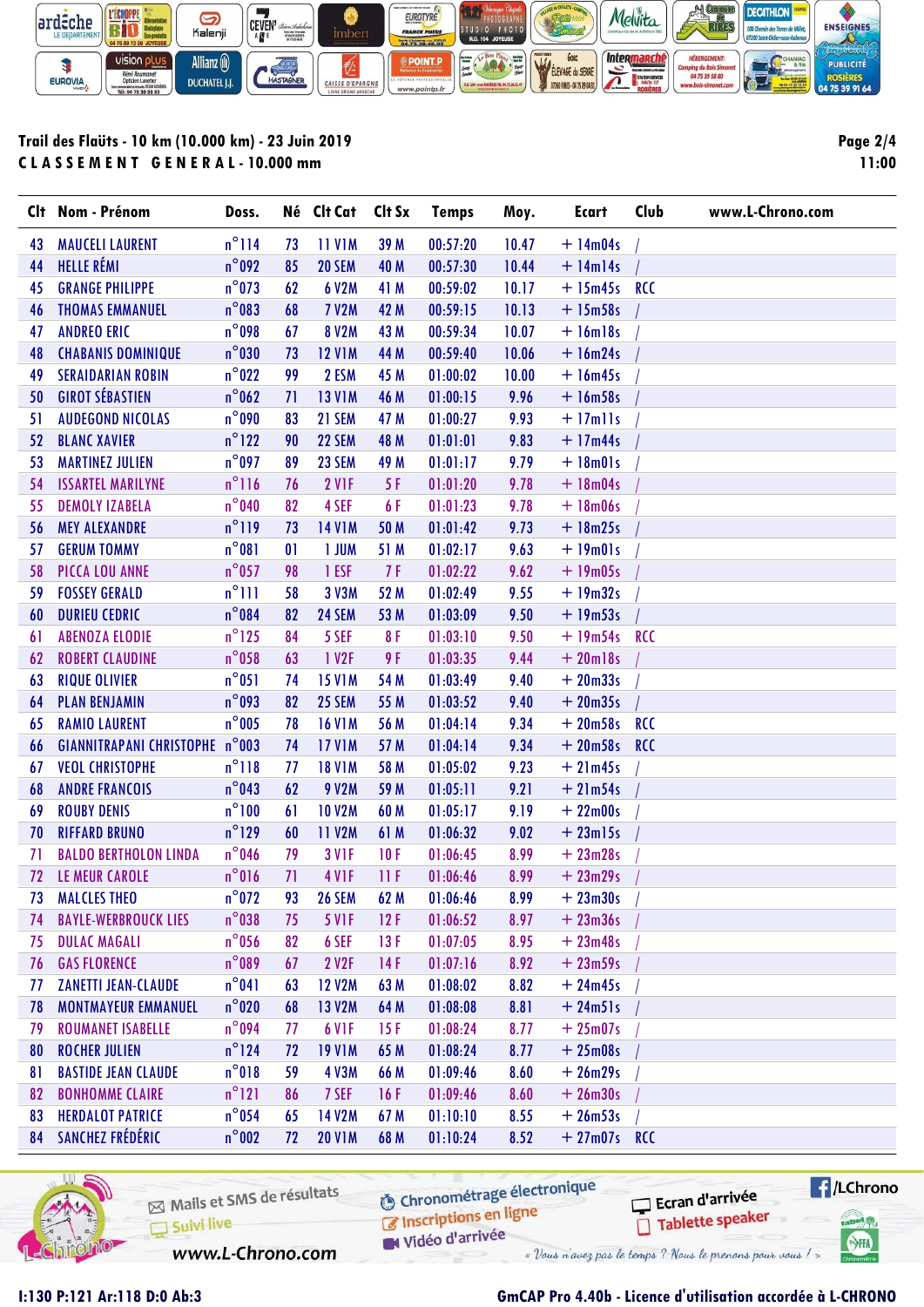

## Trail des Flaüts - 10 km (10.000 km) - 23 Juin 2019 CLASSEMENT GENERAL-10.000 mm

Page  $3/4$ 11:00

|     | Clt Nom - Prénom               | Doss.           |    | Né Clt Cat Clt Sx |              | <b>Temps</b> | Moy. | <b>Ecart</b>     | Club<br>www.L-Chrono.com             |  |
|-----|--------------------------------|-----------------|----|-------------------|--------------|--------------|------|------------------|--------------------------------------|--|
| 85  | <b>TRACOL ANTHONY</b>          | $n^{\circ}$ 024 | 82 | 27 SEM            | 69 M         | 01:10:42     | 8.49 |                  | + 27m26s LES BOULETS DE CANONS DU 07 |  |
| 86  | <b>RAISIN SOPHIE</b>           | $n^{\circ}$ 126 | 91 | 8 SEF             | 17F          | 01:11:14     | 8.42 | $+27m57s$        |                                      |  |
| 87  | <b>FELDER MARTIN</b>           | $n^{\circ}$ 065 | 65 | <b>15 V2M</b>     | 70 M         | 01:12:11     | 8.31 | $+28m54s$        |                                      |  |
| 88  | <b>THERY STEPHANIE</b>         | $n^{\circ}$ 029 | 77 | 7 V <sub>IF</sub> | 18F          | 01:12:30     | 8.28 | $+29m13s$        |                                      |  |
| 89  | <b>ODDES HUBERT</b>            | $n^{\circ}105$  | 46 | 1 V4M             | 71 M         | 01:13:02     | 8.22 | $+29m45s$        |                                      |  |
| 90  | <b>SVITORKA SILENE</b>         | $n^{\circ}$ 052 | 88 | 9 SEF             | 19F          | 01:13:06     | 8.21 | $+29m49s$        |                                      |  |
| 91  | <b>CHAMBONNET RAPHAEL</b>      | $n^{\circ}$ 026 | 70 | <b>21 V1M</b>     | 72 M         | 01:13:20     | 8.18 | $+30m03s$        | <b>MIDAS AUBENAS</b>                 |  |
| 92  | <b>HITTIN CYRILLE</b>          | $n^{\circ}$ 004 | 70 | <b>22 V1M</b>     | 73 M         | 01:13:48     | 8.13 | $+30m32s$ RCC    |                                      |  |
| 93  | <b>LAPAUW YANNICK</b>          | $n^{\circ}$ 027 | 65 | <b>16 V2M</b>     | 74 M         | 01:14:12     | 8.09 | $+30m55s$        | <b>TEAM SEA AUBENAS</b>              |  |
| 94  | <b>VIDIL KARINE</b>            | $n^{\circ}$ 035 | 79 | <b>8 V1F</b>      | 20F          | 01:15:25     | 7.96 | $+32m08s$        |                                      |  |
| 95  | <b>VEYRENT ROBIN</b>           | $n^{\circ}$ 036 | 93 | <b>28 SEM</b>     | 75 M         | 01:15:26     | 7.96 | $+32m09s$        |                                      |  |
| 96  | <b>DEPRE FLORENCE</b>          | $n^{\circ}$ 039 | 78 | <b>9 V1F</b>      | 21F          | 01:15:28     | 7.95 | $+32$ mlls       |                                      |  |
| 97  | <b>MAGNON PUJO XAVIER</b>      | $n^{\circ}130$  | 77 | <b>23 V1M</b>     | 76 M         | 01:15:45     | 7.92 | $+32m28s$        |                                      |  |
| 98  | <b>MAUCELI TIPIE AURORE</b>    | $n^{\circ}113$  | 76 | <b>10 V1F</b>     | 22F          | 01:15:58     | 7.90 | $+32m41s$        |                                      |  |
| 99  | <b>MONTMAYEUR SANDRA</b>       | $n^{\circ}$ 059 | 73 | <b>11 VIF</b>     | 23F          | 01:15:58     | 7.90 | $+32m41s$        | <b>LES BOULETS CANONS DU 07</b>      |  |
| 100 | <b>DURAND MARION</b>           | $n^{\circ}$ 096 | 90 | <b>10 SEF</b>     | 24 F         | 01:17:23     | 7.75 |                  | + 34m07s LES BOULETS CANONS DU 07    |  |
| 101 | <b>BELIGNÉ LÉA</b>             | $n^{\circ}$ 087 | 89 | 11 SEF            | 25F          | 01:17:24     | 7.75 |                  | + 34m07s LES BOULETS CANONS DU 07    |  |
| 102 | <b>MOUTET DAVID</b>            | $n^{\circ}$ 028 | 82 | 29 SEM            | 77 M         | 01:17:59     | 7.69 | $+34m42s$        |                                      |  |
| 103 | <b>FOURNERIE CLÉMENCE</b>      | $n^{\circ}021$  | 92 | <b>12 SEF</b>     | 26F          | 01:18:02     | 7.69 | $+34m45s$        |                                      |  |
| 104 | <b>GENAUX GAETAN</b>           | $n^{\circ}104$  | 47 | <b>2 V4M</b>      | 78 M         | 01:19:29     | 7.55 | $+36m12s$        |                                      |  |
| 105 | <b>BRANCHARD PASCAL</b>        | $n^{\circ}$ 044 | 60 | <b>17 V2M</b>     | 79 M         | 01:19:43     | 7.53 | $+36m26s$        | <b>TEAM SCHNEIDER</b>                |  |
| 106 | <b>LEGRAS EMMANUEL</b>         | $n^{\circ}$ 033 | 64 | <b>18 V2M</b>     | 80 M         | 01:20:22     | 7.47 | $+37m06s$        | <b>CSN</b>                           |  |
|     | <b>107 HERMANTIER GWENAËLE</b> | $n^{\circ}061$  | 78 | <b>12 V1F</b>     | 27F          | 01:21:00     | 7.41 | $+37m43s$        |                                      |  |
| 108 | <b>ZAGAR SABINE</b>            | $n^{\circ}012$  | 71 | <b>13 V1F</b>     | 28 F         | 01:21:39     | 7.35 | $+38m22s$        | <b>RUN AUDREY</b>                    |  |
| 109 | <b>SEUZARET SIMON</b>          | $n^{\circ}$ 086 | 92 | <b>30 SEM</b>     | 81 M         | 01:21:47     | 7.34 | $+38m31s$        |                                      |  |
|     | 110 JOUNENC ANAÏS              | $n^{\circ}$ 032 | 89 | <b>13 SEF</b>     | 29F          | 01:22:32     | 7.27 | $+39$ ml6s       |                                      |  |
| Ш   | <b>SERVANT NOLWENN</b>         | $n^{\circ}031$  | 89 | <b>14 SEF</b>     | 30 F         | 01:22:32     | 7.27 | $+39$ ml6s       |                                      |  |
| 112 | <b>HOUTTEMANE PAQUITA</b>      | $n^{\circ}106$  | 55 | 1 V3F             | 31F          | 01:25:26     | 7.02 | $+42m09s$        |                                      |  |
| 113 | <b>JOANNY ELODIE</b>           | $n^{\circ}080$  | 84 | <b>15 SEF</b>     | 32F          | 01:28:35     | 6.77 | $+45$ ml9s       |                                      |  |
|     | 114 RAOUX CLÉMENTINE           | $n^{\circ}$ 050 | 99 | 2 ESF             | 33 F         | 01:33:29     | 6.42 | $+50$ ml2s       |                                      |  |
|     | 115 PELIN LIONEL               | $n^{\circ}008$  | 75 | <b>24 V1M</b>     | 82 M         | 01:34:50     | 6.33 |                  | + 51m33s TEAMTRAIL07                 |  |
|     | <b>116 DUMAS YOANN</b>         | $n^{\circ}082$  | 74 | <b>25 V1M</b>     | 83 M         | 01:46:52     | 5.62 | $+$ 1h03m35s /   |                                      |  |
|     | <b>117 VINOT MURIEL</b>        | $n^{\circ}115$  | 67 | 3 V <sub>2F</sub> | 34 F         | 01:47:24     | 5.59 | $+$ 1h04m07s /   |                                      |  |
|     | 118 BIZIEN LOIC                | $n^{\circ}$ 009 | 78 | <b>26 V1M</b>     | 84 M         | 01:54:25     | 5.24 | $+$ 1h11m09s $/$ |                                      |  |
|     | <b>DNS FEZAY BENOIT</b>        | $n^{\circ}013$  | 72 | DNS V1M           | <b>DNS M</b> | 00:00:00     | 0.00 |                  | <b>RUN AUDREY</b>                    |  |
|     | <b>DNS FORT OLIVIER</b>        | $n^{\circ}015$  | 68 | DNS V2M           | <b>DNS M</b> | 00:00:00     | 0.00 |                  |                                      |  |
|     | <b>DNS ISSARTEL CHRISTOPHE</b> | $n^{\circ}$ 117 | 70 | <b>DNS V1M</b>    | <b>DNS M</b> | 00:00:00     | 0.00 |                  |                                      |  |
|     | <b>DNS LACOUR THIBAULT</b>     | $n^{\circ}$ 023 | 95 | <b>DNS SEM</b>    | <b>DNS M</b> | 00:00:00     | 0.00 |                  | <b>J'AIME COURIR</b>                 |  |
|     | <b>DNS PIAU JEAN-PHILIPPE</b>  | $n^{\circ}014$  | 72 | <b>DNS V1M</b>    | <b>DNS M</b> | 00:00:00     | 0.00 |                  | <b>BLAGNAC SC</b>                    |  |
|     | <b>DNS RUEDA NADINE</b>        | $n^{\circ}$ 007 | 74 | <b>DNS VIF</b>    | <b>DNSF</b>  | 00:00:00     | 0.00 |                  | <b>RCC</b>                           |  |
|     | <b>DNS TONNELIER LAURENT</b>   | $n^{\circ}010$  | 69 | DNS V2M           | <b>DNS M</b> | 00:00:00     | 0.00 |                  |                                      |  |
|     | <b>DNS VAGNE ALAIN</b>         | $n^{\circ}001$  |    | <b>63 DNS V2M</b> | <b>DNS M</b> | 00:00:00     | 0.00 |                  | <b>RCC</b>                           |  |



Mails et SMS de résultats Suivi live

**6** Chronométrage électronique

Vidéo d'arrivée

www.L-Chrono.com

Inscriptions en ligne

« Vous n'avez pas le temps ? Nous le prenons pour vous !

Ecran d'arrivée

Tablette speaker

//LChrono

tabel<sub>()</sub>

**SHA**